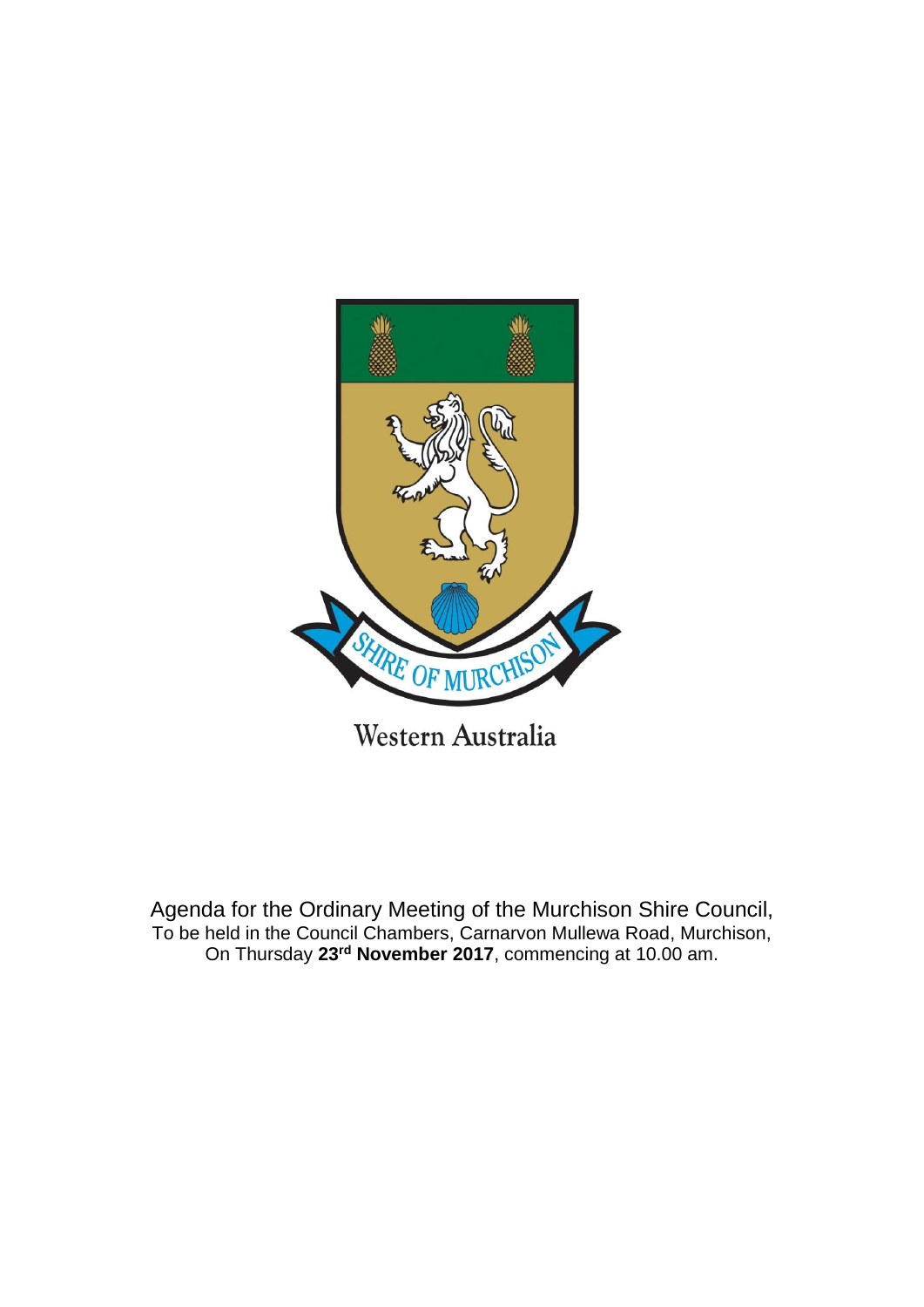# **TABLE OF CONTENTS**

| 1.  |              | DECLARATION OF OPENING/ANNOUNCEMENT OF VISITORS 3                                   |   |
|-----|--------------|-------------------------------------------------------------------------------------|---|
| 2.  |              | RECORD OF ATTENDANCE/APOLOGIES/LEAVE OF ABSENCE 3                                   |   |
| 3.  |              | RESPONSE TO PREVIOUS PUBLIC QUESTIONS TAKEN ON NOTICE 3                             |   |
| 4.  |              |                                                                                     |   |
|     | 4.1          |                                                                                     |   |
| 5.  |              |                                                                                     |   |
| 6.  |              |                                                                                     |   |
| 7.  |              | NOTICE OF ITEMS TO BE DISCUSSED BEHIND CLOSED DOORS 3                               |   |
| 8.  |              |                                                                                     |   |
|     | 8.1          |                                                                                     |   |
| 9.  |              | ANNOUNCEMENTS BY PRESIDING PERSON WITHOUT DISCUSSION4                               |   |
| 10. |              | PETITIONS/DEPUTATIONS/PRESENTATIONS/SUBMISSIONS4                                    |   |
| 11. |              |                                                                                     |   |
| 12. |              |                                                                                     |   |
| 13. |              |                                                                                     |   |
|     | 13.1         |                                                                                     |   |
|     | 13.2         |                                                                                     |   |
| 14. | 14.1         |                                                                                     |   |
|     | 14.2         |                                                                                     |   |
| 15. |              |                                                                                     |   |
| 16. |              |                                                                                     |   |
|     | 16.1         |                                                                                     |   |
|     | 162          | Accounts Paid during the period since the last list was adopted/endorsed by Council | 9 |
| 17. |              |                                                                                     |   |
|     | 171          |                                                                                     |   |
| 18. |              |                                                                                     |   |
|     | 18.1<br>18.2 |                                                                                     |   |
|     | 18.3         |                                                                                     |   |
| 19. |              |                                                                                     |   |
| 20. |              |                                                                                     |   |
| 21. |              |                                                                                     |   |
| 22. |              |                                                                                     |   |
| 23. |              |                                                                                     |   |
|     |              |                                                                                     |   |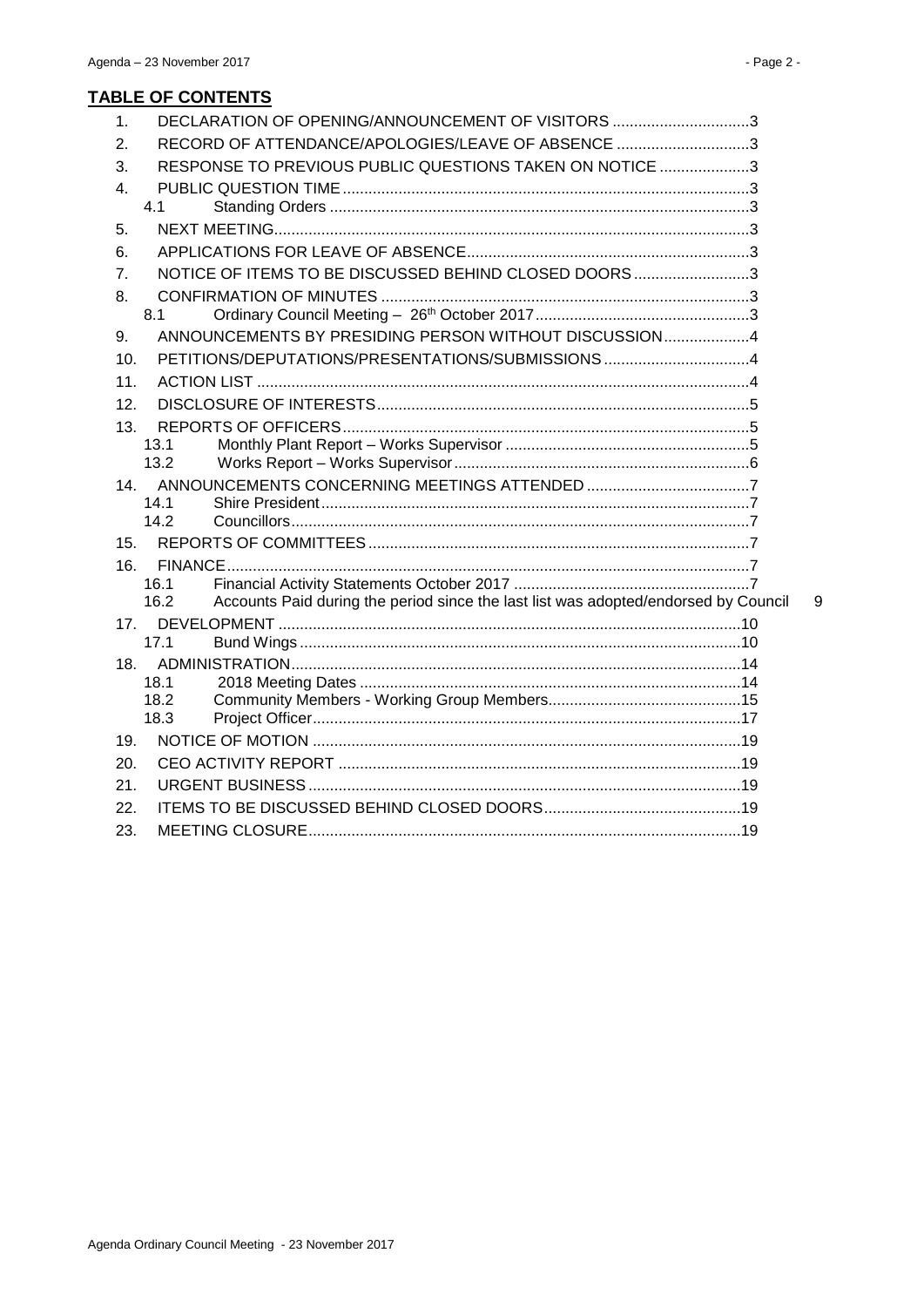# <span id="page-2-0"></span>**1. DECLARATION OF OPENING/ANNOUNCEMENT OF VISITORS**

# <span id="page-2-1"></span>**2. RECORD OF ATTENDANCE/APOLOGIES/LEAVE OF ABSENCE**

# <span id="page-2-2"></span>**3. RESPONSE TO PREVIOUS PUBLIC QUESTIONS TAKEN ON NOTICE** Nil.

# <span id="page-2-3"></span>**4. PUBLIC QUESTION TIME**

# <span id="page-2-4"></span>**4.1 Standing Orders**

| <b>Council Decision:</b><br><b>Moved: Councillor</b>                 | Seconded: Councillor |                 |
|----------------------------------------------------------------------|----------------------|-----------------|
| That the following Local Law-Standing Orders 2001 be stood down:     |                      |                 |
| 8.2 Limitation on the number of speeches<br>8.3 Duration of speeches |                      |                 |
| Carried                                                              | For:                 | <b>Against:</b> |

# <span id="page-2-5"></span>**5. NEXT MEETING**

# <span id="page-2-6"></span>**6. APPLICATIONS FOR LEAVE OF ABSENCE**

# <span id="page-2-7"></span>**7. NOTICE OF ITEMS TO BE DISCUSSED BEHIND CLOSED DOORS**

# <span id="page-2-8"></span>**8. CONFIRMATION OF MINUTES**

# <span id="page-2-9"></span>**8.1 Ordinary Council Meeting – 26th October 2017**

#### **Background:**

Minutes of the Ordinary Meeting of Council have previously been circulated to all Councillors.

#### **Recommendation:**

That the minutes of the Ordinary Council meeting held on 26<sup>th</sup> October 2017 be confirmed as an accurate record of proceedings

### **Voting Requirements:**

Simple majority

*Council Decision:*

**Moved: Councillor Seconded: Councillor**

That the Minutes of the Ordinary Council meeting of 26th October 2017 be confirmed as an accurate record of proceedings.

**Carried/Lost For: Against:**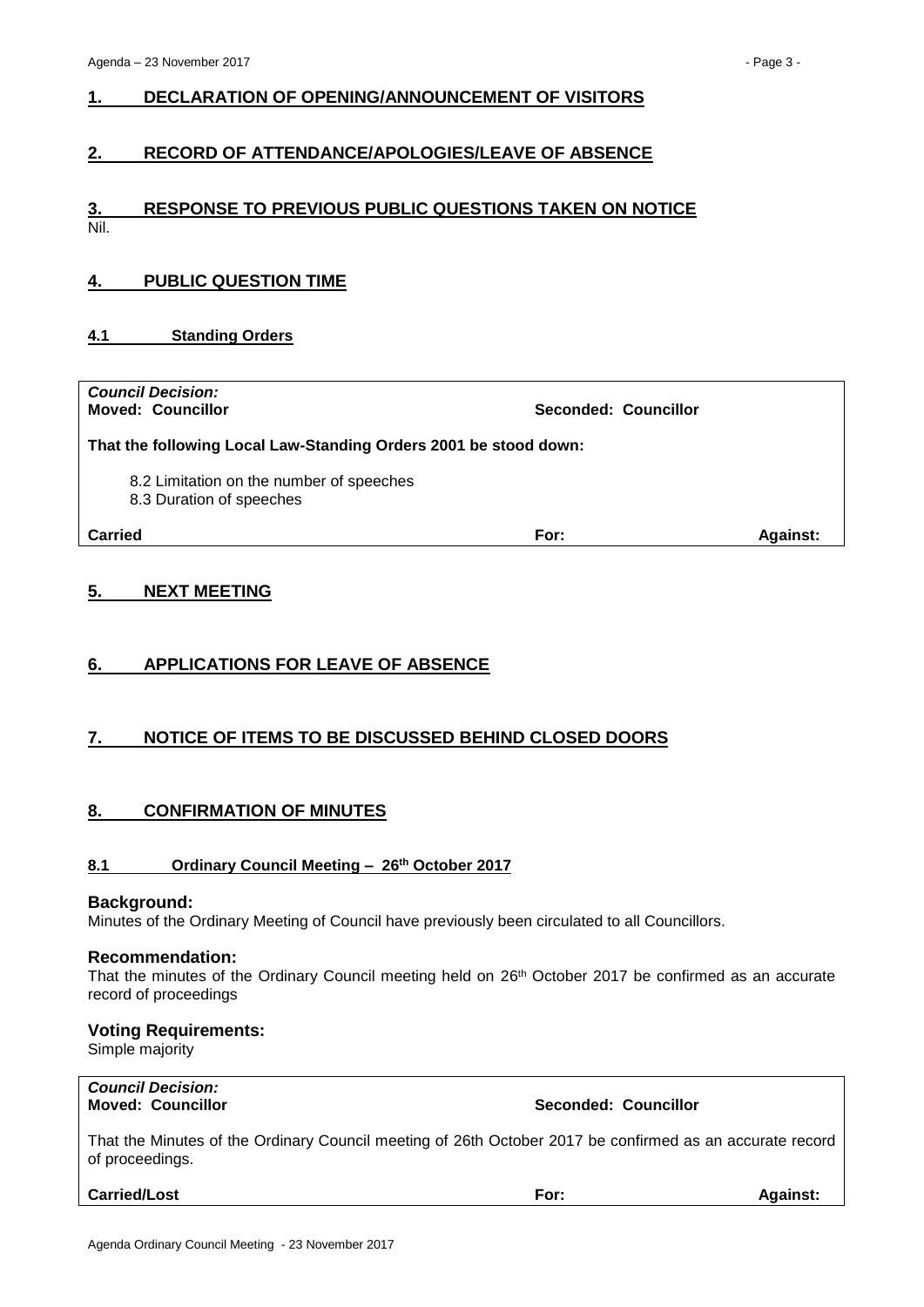# <span id="page-3-0"></span>**9. ANNOUNCEMENTS BY PRESIDING PERSON WITHOUT DISCUSSION**

# <span id="page-3-1"></span>**10. PETITIONS/DEPUTATIONS/PRESENTATIONS/SUBMISSIONS**

Presentation by Athena Resources Address to Council Vince Catania MLA

# <span id="page-3-2"></span>**11. ACTION LIST**

| <b>No</b>      | <b>Item</b>                         | <b>Action</b>                                                                                                                                                                                                                                                                                                                                                                                                                                                                                                                                                                                                                                                                                                                                                                                                                                                                                                                                          | <b>Status</b>                                                                                                                                                                                                                                                                      |
|----------------|-------------------------------------|--------------------------------------------------------------------------------------------------------------------------------------------------------------------------------------------------------------------------------------------------------------------------------------------------------------------------------------------------------------------------------------------------------------------------------------------------------------------------------------------------------------------------------------------------------------------------------------------------------------------------------------------------------------------------------------------------------------------------------------------------------------------------------------------------------------------------------------------------------------------------------------------------------------------------------------------------------|------------------------------------------------------------------------------------------------------------------------------------------------------------------------------------------------------------------------------------------------------------------------------------|
| 1              | <b>Community Project</b><br>Officer | Still sitting on the table.<br>Meeting held 11 <sup>th</sup> March 2016 and recommendations<br>presented to Council at the April OCM - the item<br>were left to lay on the table while Council explored<br>other options.                                                                                                                                                                                                                                                                                                                                                                                                                                                                                                                                                                                                                                                                                                                              | The position and<br>requirement of a<br><b>Community Project Officer</b><br>is to be reviewed at the<br>November Council Meeting.<br>See item 18.3 November<br>2017                                                                                                                |
| $\overline{2}$ | Cemetery and<br>Remembrance<br>Walk | Completion of the cemetery and names for the<br>remembrance walk. Community to be contacted to<br>suggest names for inclusion.<br>Community Advisory Group to advise Council on<br>these projects.<br>Invitation sent to CAG to meet on Friday 3 June. A<br>surveyor will be at the Murchison Settlement shortly<br>to survey the tip, so will plan to have the Cemetery<br>done as well.                                                                                                                                                                                                                                                                                                                                                                                                                                                                                                                                                              | Following the discussions<br>at the Budget Workshop<br>further work on this project<br>is to be undertaken in<br>2018/19.                                                                                                                                                          |
| 3              | Review of Road<br><b>Network</b>    | Council to conduct a whole of shire road review.<br>Establish roads to be closed/position of roads etc.<br>and work with Landgate and surrounding shires.<br>Full road pick-up has been undertaken by<br>Greenfields and has been finalised - this was mainly<br>to establish correct infrastructure values but will form<br>a good basis from which to start. As an adjunct to<br>this, the CEO was hoping to do a review of the<br>Internal Hierarchy for this meeting, but it has turned<br>out to be more complicated than first thought. The<br>status (ie a road defined by description; a dedicated<br>road; a gazetted road; a closed road) of roads no<br>longer maintained needs to be identified before the<br>Shire can progress with this. Undesignated<br>unsurveyed roads were bought up as a discussion<br>point at the May zone meeting. Paul Rosair did a<br>presentation to the March OCM, which was<br>discussed at the April OCM. | Landgate has been asked<br>to provide a list of gazetted<br>roads Shire of Murchison<br>Landgate<br>advised<br>that<br>roads were<br>longer<br>no<br>gazetted and have sent<br>through a list of named<br>roads. Further information<br>is being sort on the gazettal<br>of roads. |

### **Recommendation:**

That the Action List be accepted.

# **Voting Requirements:**

Simple majority

| <b>Council Decision:</b><br><b>Moved: Councillor</b> | <b>Seconded: Councillor</b> |                 |
|------------------------------------------------------|-----------------------------|-----------------|
| That the Action List be accepted.                    |                             |                 |
| <b>Carried/Lost</b>                                  | For:                        | <b>Against:</b> |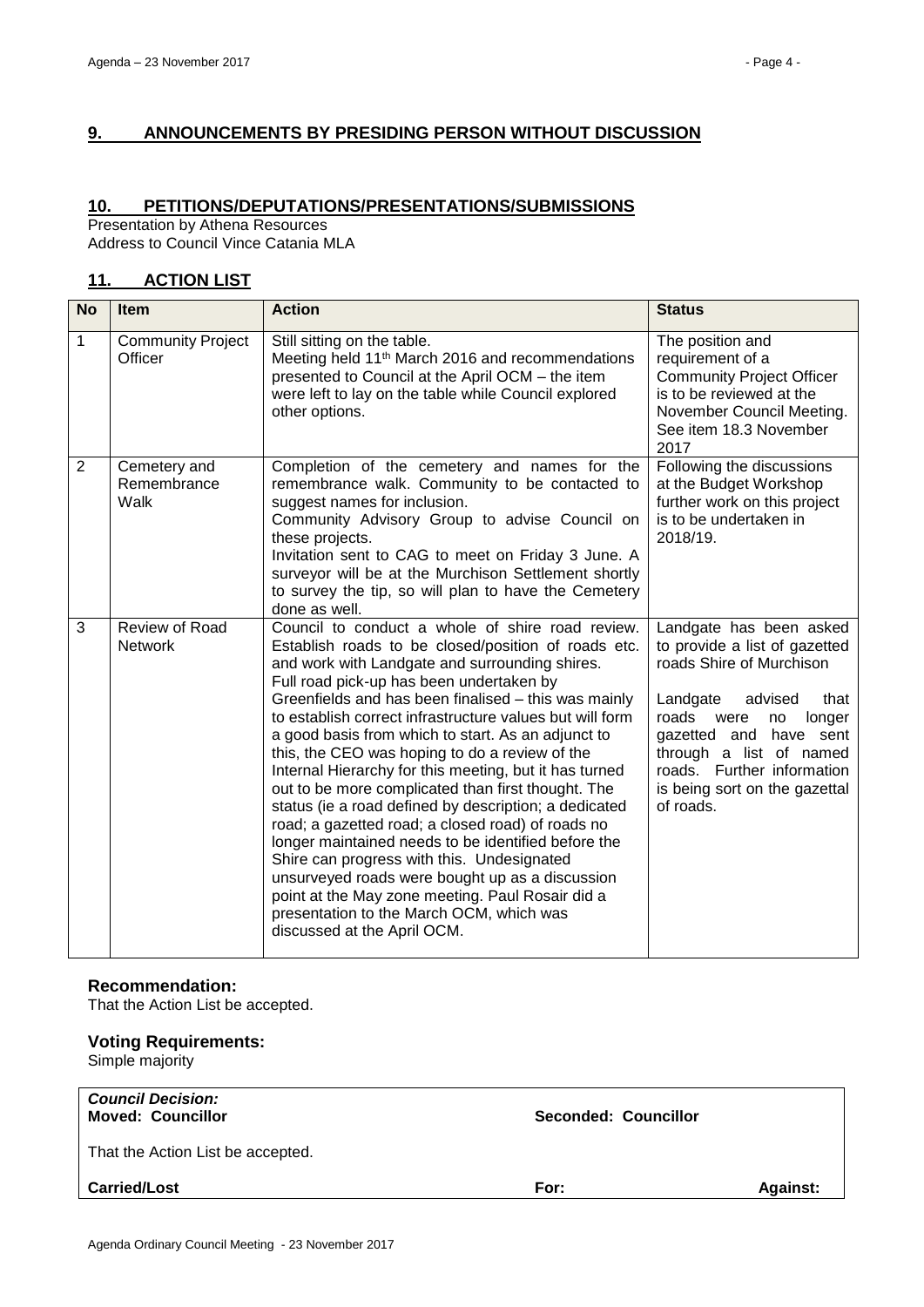# <span id="page-4-0"></span>**12. DISCLOSURE OF INTERESTS**

# <span id="page-4-1"></span>**13. REPORTS OF OFFICERS**

### <span id="page-4-2"></span>**13.1 Monthly Plant Report – Works Supervisor**

| October 2017                    |      |                |              | <b>Hours</b> |              |              | <b>YTD</b>             |              |             |
|---------------------------------|------|----------------|--------------|--------------|--------------|--------------|------------------------|--------------|-------------|
| * No Meter ** New Meter         |      |                | <b>Start</b> | <b>End</b>   | <b>Total</b> |              | <b>Operating Costs</b> |              |             |
| <b>Plant Item</b>               | Year | <b>Rego</b>    | 1 July '17   | Hrs/kms      | Hrs/km       | <b>Month</b> | <b>YTD</b>             | <b>Plant</b> | <b>Fuel</b> |
| P.01 JD Grader                  | 2011 | MU1063         | 9242         | 9682         | 9801         | 119          | 559                    | 12201.09     | 7534.80     |
| P.02 Cat Grader 12H             | 2005 | MU 141         | 15732        | 16021        | 16021        | Traded       | 289                    | 5519.23      | 5530.80     |
| P15003 JD 6WD Grader            | 2012 | MU121          | 1829         | 2249         | 2387         | 138          | 558                    | 5990.00      | 8508.00     |
| P081 JD Grader                  | 2017 | MU105          | 0            | 46           | 190          | 144          | 144                    | 2029.28      | 0.00        |
| P.04 New/H Ford Tractor         | 2006 | <b>MU380</b>   | 2167         | 2269         | 2311         | 42           | 144                    | 523.01       | 208.80      |
| P.05 Dolly 1-Red **             | 2001 | MU 2003        | 0            | 2436         | 3736         | 1300         | 3736                   | 3059.47      | n/a         |
| P.07 Nissan UD                  | 2009 | 000 MU         | 217729       | 219098       | 219468       | 370          | 1739                   | 2029.67      | 913.20      |
| P.08 Dolly 2-Black              | 2000 | <b>MU 2009</b> | 17885        | 21531        | 21776        | 245          | 3891                   | 4533.22      | n/a         |
| P.09 Iveco P/Mover              | 2003 | MU1065         | 333380       | 334656       | 336648       | 1992         | 3268                   | 4425.72      | 1947.60     |
| P.10 Iveco W/Truck (hrs) *      | 2004 | <b>MU00</b>    | 11403        | 11870        | 11870        | $\mathbf{0}$ | 467                    | 1823.93      | 4293.60     |
| P.11 Komatsu Dozer              | 1997 |                | 2300         | 2675         | 2815         | 140          | 515                    | 8727.85      | 7326.00     |
| P.13 Tri-Axle L/L Float         | 2008 | MU 663         | 28490        | 29900        | 29900        | $\mathbf{0}$ | 1410                   | 1011.83      | n/a         |
| P.14 No. 2 Float                | 2001 | <b>MU 2004</b> | 10505        | 11427        | 11427        | 0            | 922                    | 609.52       | n/a         |
| P.17 Side Tipper                | 2001 | <b>MU 662</b>  | 25124        | 28609        | 29908        | 1299         | 4784                   | 1025.99      | n/a         |
| P.18 Side Tipper                | 2001 | MU2010         | 10314        | 15736        | 15985        | 249          | 6998                   | 4097.79      | n/a         |
| P.24 30K W/Tanker Trailer       | 2005 | MU 2024        | 7658         | 11145        | 13871        | 2726         | 16597                  | 2737.67      | n/a         |
| P.27 Volvo Loader               | 2006 | <b>MU 65</b>   | 8787         | 9020         | 9134         | 114          | 6021                   | 1986.73      | 3526.80     |
| P.28 Isuzu Dmax                 | 2009 | <b>MU 300</b>  | 225000       | 228042       | 229536       | 1494         | 4536                   | 524.37       | 577.20      |
| <b>P.32 Construction Gen</b>    |      |                | 25281        | 25283        | 25675        | 392          | 394                    | 352.97       | 0.00        |
| P.33 Maintenance Gen            |      |                | 11798        | 13125        | 13458        | 333          | 1660                   | 458.12       | 2188.80     |
| <b>P.34 Generator Perkins *</b> |      | Mechanic       | 1744         | 1744         | 1744         | 0            | 0                      | 677.86       | 99.60       |
| P.35 Generator 1-110kva         | 2011 |                | 26523        | 26824        | 26928        | 104          | 405                    | 2868.56      | 32604.00    |
| P. 17035 New Generator          | 2016 |                | 2446         | 4337         | 4934         | 597          | 2488                   |              |             |
| P.37 Forklift                   |      |                | 12634        | 12663        | 12667        | 4            | 33                     | 2700.87      | 399.60      |
| P.40A Toyota Hilux              | 2014 | 01MU           | 104000       | 113038       | 115716       | 2678         | 11716                  | 896.00       | 1269.60     |
| P.41 Cat 938G Loader            | 2004 | MU 193         | 5850         | 6012         | 6027         | 15           | 177                    | 1022.70      | 2382.00     |
| P.43 Bomag Roller               | 2012 | MU1027         | 3537         | 3611         | 3637         | 26           | 100                    | 4336.76      | 1122.00     |
| P.48 Dog Fuel Trailer *         | 1979 | MU 2026        | 0            | 0            | 0            | 0            | 0                      | 69.54        | n/a         |
| P.49 Dog Fuel Trailer *         | 1972 | <b>MU 2005</b> | 0            | 0            | 0            | 0            | 0                      | 93.46        | n/a         |
| P.54 Isuzu T/Top                | 2005 | MU 1002        | 181148       | 182491       | 182491       | Traded       | 1343                   | 499.24       | 441.60      |
| P.55 Toyota Prado               | 2012 | MU1011         | 100507       | 105405       | 109896       | 4491         | 9389                   | 621.19       | 657.75      |
| P.57 Great Wall                 | 2012 | MU 167         | 63922        | 68780        | 69443        | 663          | 5521                   | 2076.04      | 547.08      |
| P.59 45ft Flat Top *            | 1978 | MU2044         | 0            | 0            | 0            | 0            | 0                      | 1168.48      | n/a         |
| P.60 Mercedes PTV               | 2004 | MU 1009        | 103624       | 103793       | 103902       | 109          | 278                    | 1900.47      | 54.00       |
| P.61 Kenworth P/Mover           | 2004 | <b>MU 000</b>  | 104665       | 110490       | 111798       | 1308         | 7133                   | 4839.81      | 7263.30     |
| P.64 Isuzu Construction         | 2013 | MU 140         | 136312       | 143480       | 145995       | 2515         | 9683                   | 4455.18      | 2229.60     |
| P.65 Generator 9KVA *           | 2013 | H/ Maint       | 6391         | 7777         | 7777         | 0            | 1386                   | 408.48       | 3340.80     |
| P.67 Roadwest S/Tipper          | 2013 | MU2042         | 83079        | 89282        | 90594        | 1312         | 7515                   | 873.43       | n/a         |
| P.68 Bomag Padfoot              | 2013 | MU1071         | 2055         | 2215         | 2283         | 68           | 228                    | 2573.57      | 1821.60     |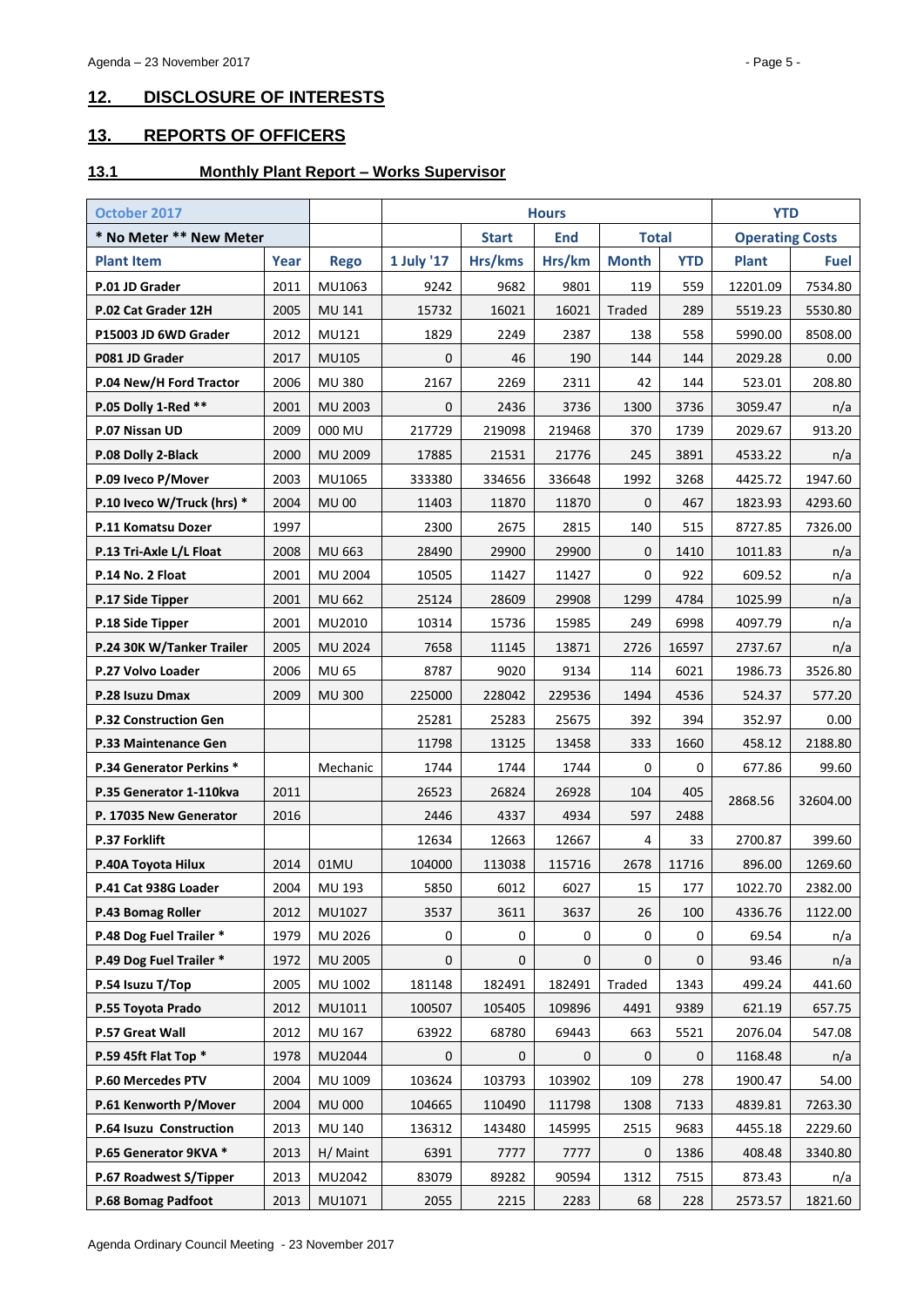| P.72 Isuzu Fire Truck   | 2013 | MU1068          | 2149  | 2364  | 2364  | 0    | 215   | 1549.59 | 14.26   |
|-------------------------|------|-----------------|-------|-------|-------|------|-------|---------|---------|
| P.73 Toyota Fast Attack | 2014 | MU1069          | 8900  | 8900  | 8900  | 0    | 0     | 944.39  | 0.00    |
| P.80 Fuso Canter        | 2017 | MU120           | 0     | 868   | 868   | 868  | 868   | 3311.24 | 0.00    |
| Caravans                |      |                 |       | n/a   |       | n/a  | n/a   | 2111.41 | n/a     |
| P11076 JD Ride on mower |      |                 | 937   | 951   | 957   | 6    | 20    | 126.36  | 0.00    |
| P15006 Isuzu Maint      | 2015 | MU1018          | 48269 | 59321 | 61676 | 2355 | 13407 | 3218.36 | 3154.80 |
| P16063 Toyota Prado     | 2016 | MU <sub>0</sub> | 29327 | 37993 | 40152 | 2159 | 10825 | 3132.47 | 1174.74 |
| P16075 Kuboto Mower     | 2016 |                 | 175   | 200   | 222   | 22   | 47    | 70.94   | 33.60   |

#### <span id="page-5-0"></span>**13.2 Works Report – Works Supervisor**

#### **Construction Crew**

Works on the Carnarvon-Mullewa road between SLK 88.700 - 92.915 (approx. 9km north of Curbur) As to date crew have gravel sheeted 3.3km of these works. 700m of sub grade material (material cut off over years of maintenance grading and batter wipe off) still remains to be reformed and then gravel sheeted. A 450mm culvert has been extended out from a 7m to 10m running surface. 2 new 300mm culverts have been put in place with one 300mm left to go in. These culverts take out the blind/sharp approaches to where the original floodway's were.

3 low sections needed to be built up approx. 500mm - 1m to correct where water crossed over the road leaving bad wash-outs. These works will also help give a better line of sight when driving over the crest. This 4km section of road has 4 bad blind crests to drive over.

All crests will be sheeted twice due to no material left on the side of road for sub grade.

### **Maintenance Crew**

After all the traffic from the Landor races the maintenance crew performed a light/patch grade on the Carnarvon-Mullewa road from the north boundary (Murchison/Gascoyne Junction) back to the settlement. Muggon Road was also given a light grade on the way past. With the completion of these works crew then moved onto the section of the Carnarvon-Mullewa road 9km south of the bridge to the southern boundary (Mullewa/Murchison). Crew then returned to the settlement and graded the Butchers Track and the Meeberrie-Wooleen roads. As of the 16<sup>th</sup> of November crew are completing a shoulder grade of the bitumen section on the Carnarvon-Mullewa road from the settlement to the bridge.

# **Contractor Works – Sealing Carnarvon-Mullewa Road**

B&J Catalano will be completed with the works of re-forming, gravel sheeting and sealing a 9km section from the bridge south, 200m short of the boundary grid of Billabalong and Woolgorong by the 22<sup>nd</sup> of November 2017. A final inspection will be completed on the same date/day.

# **Contractor Works - Flood Damage**

Them Earthmoving have completed repairs to the flood damaged section of Carnarvon-Mullewa road from the Twin Peaks-Wooleen intersection to the shire southern boundary. (small floodway at Bullardoo still to be resealed). Crew at this stage are repairing damage on the Wooleen-Twin-Peaks road.

Robbro are at this point working on the flood damage section near the Mt Wittenoom intersection on the Beringarra-Pindar road.

#### **Heavy Maintenance**

An expression of Interest was sent out for the works of building new bunds, repairing old bunds, finish off the pushing up of contour banks from last year's works and placing in new shorter drains. The contract for these works was awarded to local contractor Squires Resources.

# **Work Supervisor General**

17<sup>th</sup> October - Construction - pegging 8hrs 19th October - Inspection of Catalano 9km works and Walladar crew grading Beringarra-Pindar road. 23rd October - Construction - Grader 8hrs 25<sup>th</sup> October – Flood damage pre-start meeting on site with Them and Robbro contractors. 30th October - Construction - 8hrs Grader 31st October - Flood damage inspection - 8hrs 3<sup>rd</sup> November - Bunding of Old Roads inspection (Innouendy area) 6 th November – Construction - Grader 7hrs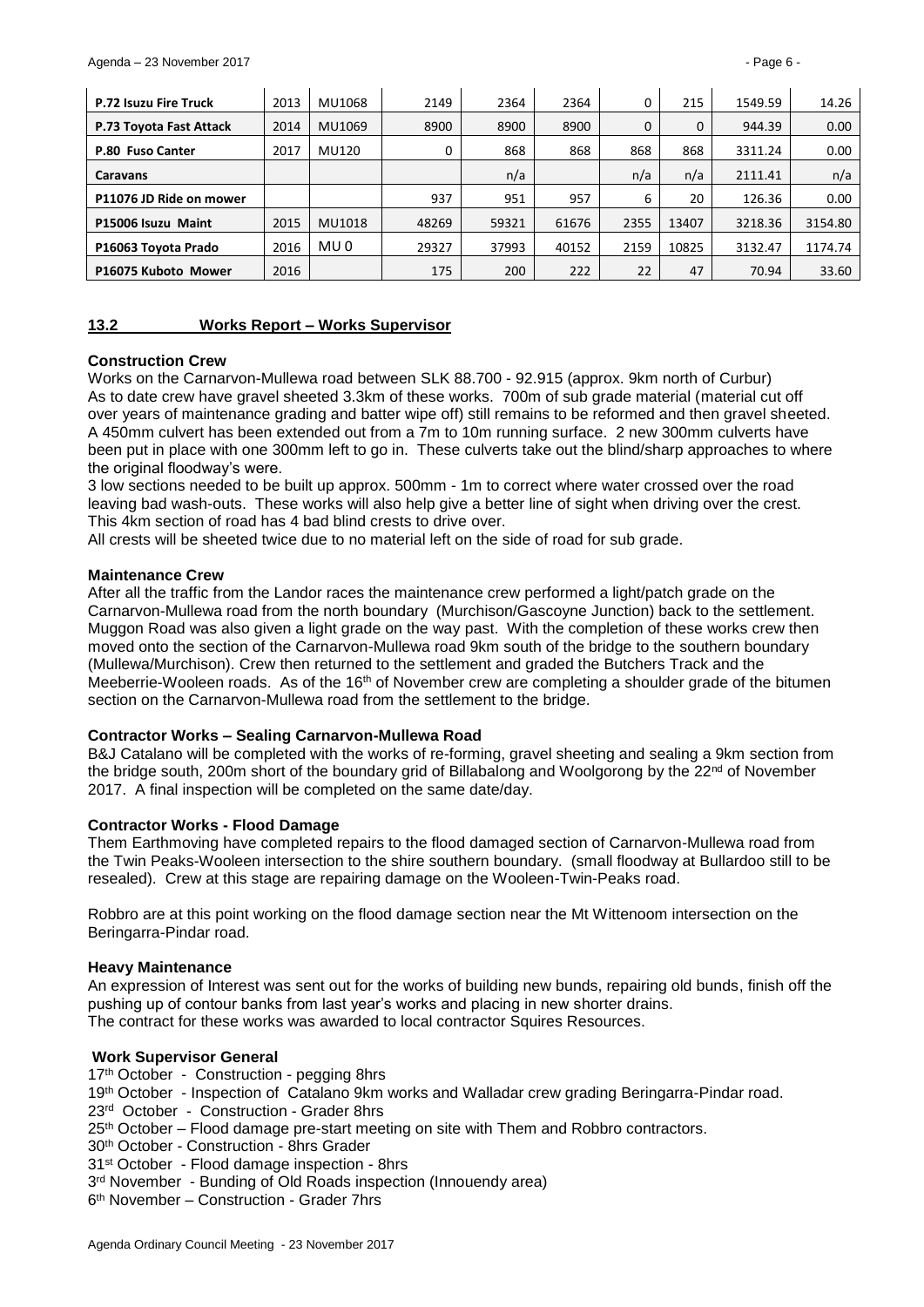13th14th November – Construction – Grader 16hrs + placing in culverts 16hrs 15<sup>th</sup> November - Road inspection New Forrest-Yallalong road 5hrs. 16th November - Construction - grader 7hrs + placing in culverts.

#### ROADS GRADED OCTOBER – NOVEMBER 2017

| Name                  | Length of Road | SLK's Graded<br>this month | Heavy<br>Maintenance | Comments                     |
|-----------------------|----------------|----------------------------|----------------------|------------------------------|
|                       |                |                            |                      |                              |
| Beringarra-Pindar     | 319.80km       | 120km                      |                      | Under contract – Light grade |
| Muggon                | 38.75km        | 38km                       |                      |                              |
| Meeberrie-Woolleen    | 25.22km        | 25km                       |                      |                              |
| <b>Butchers Track</b> | 64.54km        | 64km                       |                      |                              |
| Carnarvon-Mullewa     | 278.63km       | 80km                       |                      | Light and patch grade        |

Total of roads graded this month 207km by shire crew + 120km contractor

### **Recommendation:**

That the Work's Supervisor's report be accepted.

### **Voting Requirements:**

Simple majority

| <b>Council Decision:</b><br><b>Moved: Councillor</b> | <b>Seconded: Councillor</b> |                 |
|------------------------------------------------------|-----------------------------|-----------------|
| That the Work's Supervisor's report be accepted.     |                             |                 |
| <b>Carried/Lost</b>                                  | For:                        | <b>Against:</b> |
|                                                      |                             |                 |

# <span id="page-6-0"></span>**14. ANNOUNCEMENTS CONCERNING MEETINGS ATTENDED**

- <span id="page-6-1"></span>**14.1 Shire President**
- <span id="page-6-2"></span>**14.2 Councillors**

# <span id="page-6-3"></span>**15. REPORTS OF COMMITTEES**

<span id="page-6-4"></span>**16. FINANCE**

# <span id="page-6-5"></span>**16.1 Financial Activity Statements October 2017**

| File:              |                                                  |
|--------------------|--------------------------------------------------|
| Author:            | Ina Edwardson - Deputy Chief Executive Officer   |
| Interest Declared: | No interest to disclose                          |
| Date:              | 17 November 2017                                 |
| Attachments:       | Financial Activity Statements to 31 October 2017 |
|                    | <b>Statement of Financial Position</b>           |
|                    | Operating Statement by Program                   |
|                    | Operating Statement by Nature & Type             |
|                    | <b>Accounts Activity</b>                         |
|                    | <b>General Ledger Trial Balance</b>              |
|                    |                                                  |

#### **Matter for Consideration:**

Council to consider adopting the Monthly Financial Statements for October 2017.

#### **Background:**

The Local Government (Financial Management) Regulations 1996. Regulation 34 requires that local government report on a monthly basis and prescribes what is required to be reported.

#### **Comment:**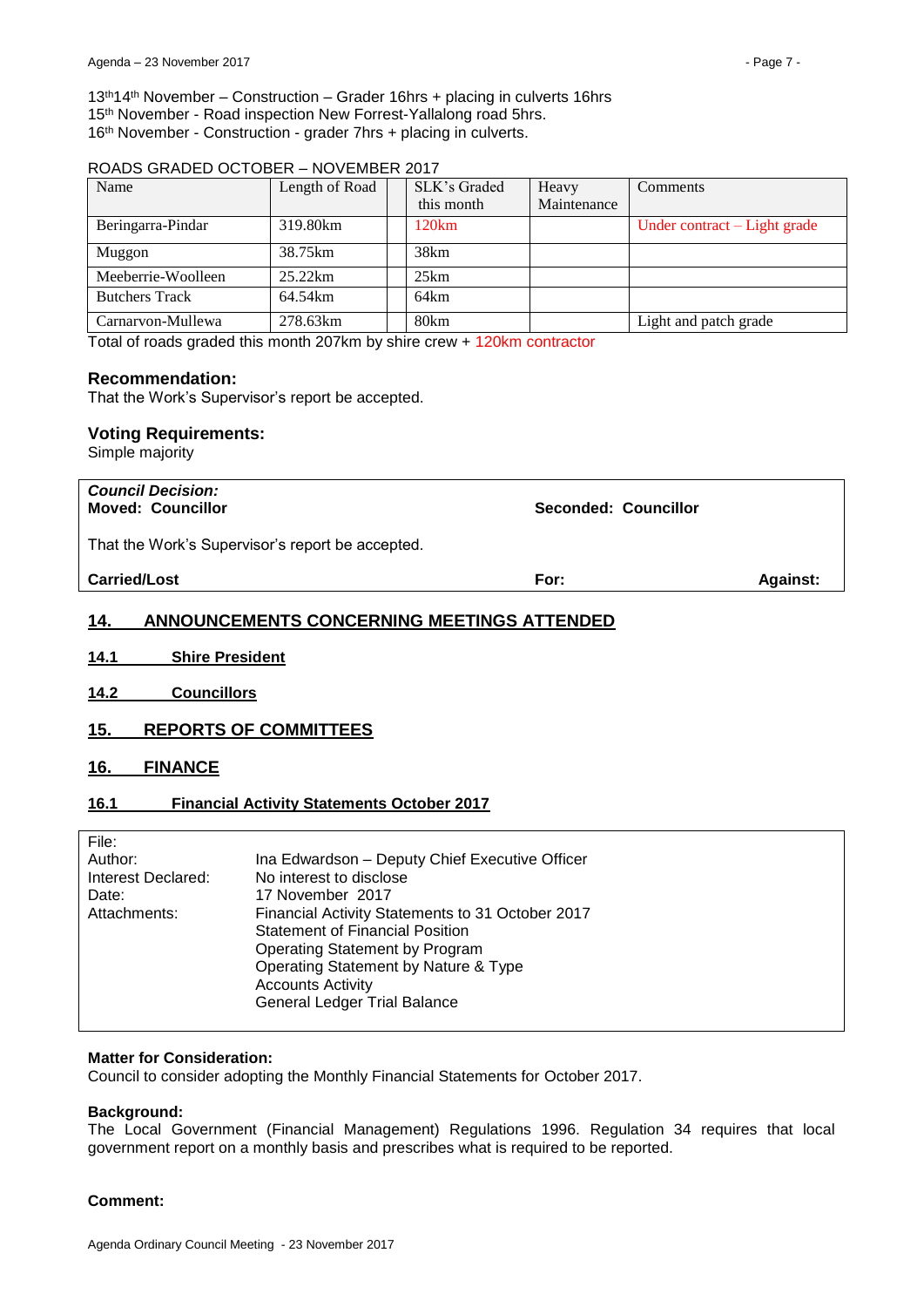The Current Position at 31 October 2017 is a surplus of \$4,101,309

| Actual<br><b>Budgeted Closing Funding</b> |               |           |
|-------------------------------------------|---------------|-----------|
| Surplus(Deficit)                          |               | 1,637,517 |
| Plus Variance to Opening Surplus          | 100,322       |           |
| Plus Operating Revenues down              | 41,546        |           |
| Plus Operating Expenditure down           | 2,310,541     |           |
| <b>Plus Operating Activities Excluded</b> | 123,843       |           |
| Plus Investing Activities down            | 822,311       |           |
| Less Transfer from reserves down          | (1, 164, 355) |           |
| Plus Transfer to reserves down            | 229,583       |           |
| Total Variances                           |               | 2,463,791 |
| Actuals Closing surplus (Deficit)         |               | 4,101,309 |

Refer to October 2017 Financials for explanation of variances. Review of the YTD Budgets will be completed by December 2017.

The following Term Deposits are currently held as at 31 October 2017:

| Beringarra Cue Road Reserve Term Deposit | \$3,765,113 | @ 1.85% Maturity 18/11/2017 |
|------------------------------------------|-------------|-----------------------------|
| Crosslands MCF Term Deposit              | \$371.864   | @ 2.00% Maturity 25/11/2017 |
| Ballinyoo Bridge Term Deposit            | \$1,295,467 | @ 1.85% Maturity 27/11/2017 |

#### **Statutory Environment:**

Local Government Act 1995

Section 6.4–Specifies that a local government is to prepare "such other financial reports" as is prescribed.

Local Government (Financial Management) Regulations 1996 Regulation 34 states:

> (1) A local government is to prepare each month a statement of financial activity reporting on the sources and applications of funds, as set out in the annual budget under regulation 22(1)(d) for that month in the following detail:

(a) Annual budget estimates, taking into account any expenditure incurred for an additional purpose under section 6.8(1) (b) or (c);

(b) Budget estimates to the end of month to which the statement relates;

(c) Actual amounts of expenditure, revenue and income to the end of the month to which the statement relates;

(d) Material variances between the comparable amounts referred to in paragraphs (b) and

(e) The net current assets at the end of the month to which the statement relates.

#### **Strategic Implications:** Nil.

**Policy Implications:** Nil.

#### **Budget/Financial Implications:**

Reports showing year to date financial performance allow monitoring of actual expenditure, revenue and overall results against budget targets.

#### **Sustainability Implications:**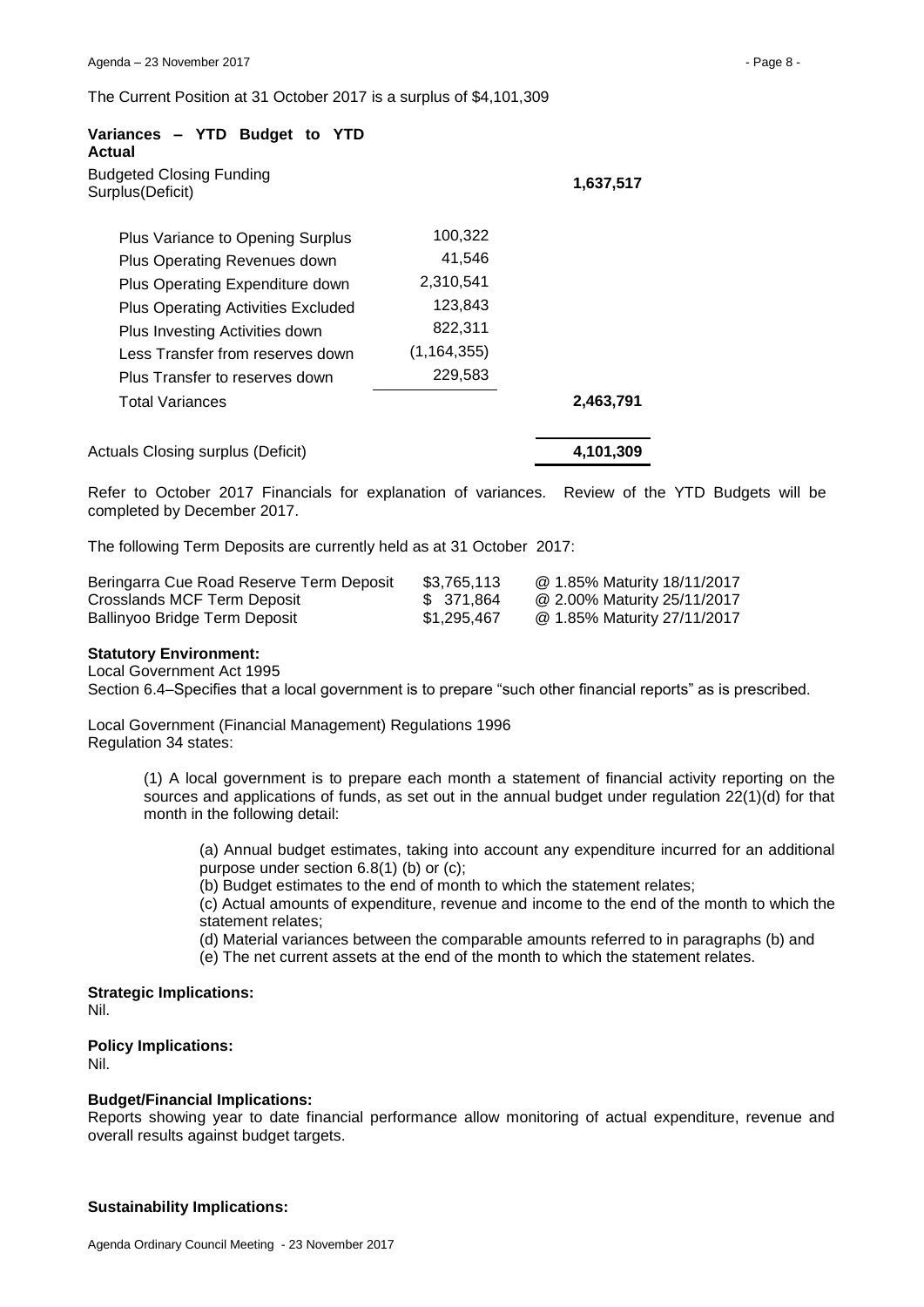- **Environmental:**
	- There are no known significant environmental considerations
- **Economic:** There are no known significant economic considerations
- **Social:** There are no known significant considerations

#### **Consultation:**

Moore Stephens

#### **Recommendation:**

That Council adopt the financial statements for the period ending 31 October 2017 as attached.

### **Voting Requirements:**

Simple majority.

| <b>Council Decision:</b><br><b>Moved: Councillor</b> | Seconded: |                 |
|------------------------------------------------------|-----------|-----------------|
| <b>Carried/Lost</b>                                  | For:      | <b>Against:</b> |

# <span id="page-8-0"></span>**16.2 Accounts Paid during the period since the last list was adopted/endorsed by Council**

| File:              | 4.37.1                                         |
|--------------------|------------------------------------------------|
| Author:            | Ina Edwardson - Deputy Chief Executive Officer |
| Interest Declared: | No interest to disclose                        |
| Date:              | 17 November 2017                               |
| Attachments:       | EFT & Cheque Details for October 2017          |

# **Matter for Consideration:**

Endorsement of accounts paid during the month of October 2017.

#### **Background:**

If the local government has delegated to the CEO the exercise of its power to make payments from the municipal fund or the trust fund, then the CEO is to prepare a list of accounts paid by the CEO during the month to present to Council.

# **Comment:**

Payments made during the month of October 2017 are attached.

# **Statutory Environment:**

Local Government (Financial Management) Regulations 1996 Regulation 13 states:

(1) If the local government has delegated to the CEO the exercise of its power to make payments from the municipal fund or the trust fund, a list of accounts paid by the CEO is to be prepared each month showing for each account paid since the last such list was prepared —

- (a) the payee's name; and
- (b) the amount of the payment; and
- (c) the date of the payment; and
- (d) sufficient information to identify the transaction.
- (2) A list of accounts for approval to be paid is to be prepared each month showing
	- (a) for each account which requires council authorisation in that month
		- (i) the payee's name; and
		- (ii) the amount of the payment; and
		- (iii) sufficient information to identify the transaction; and
	- (b) the date of the meeting of the council to which the list is to be presented
- (3) A list prepared under sub regulation (1) or (2) is to be  $-$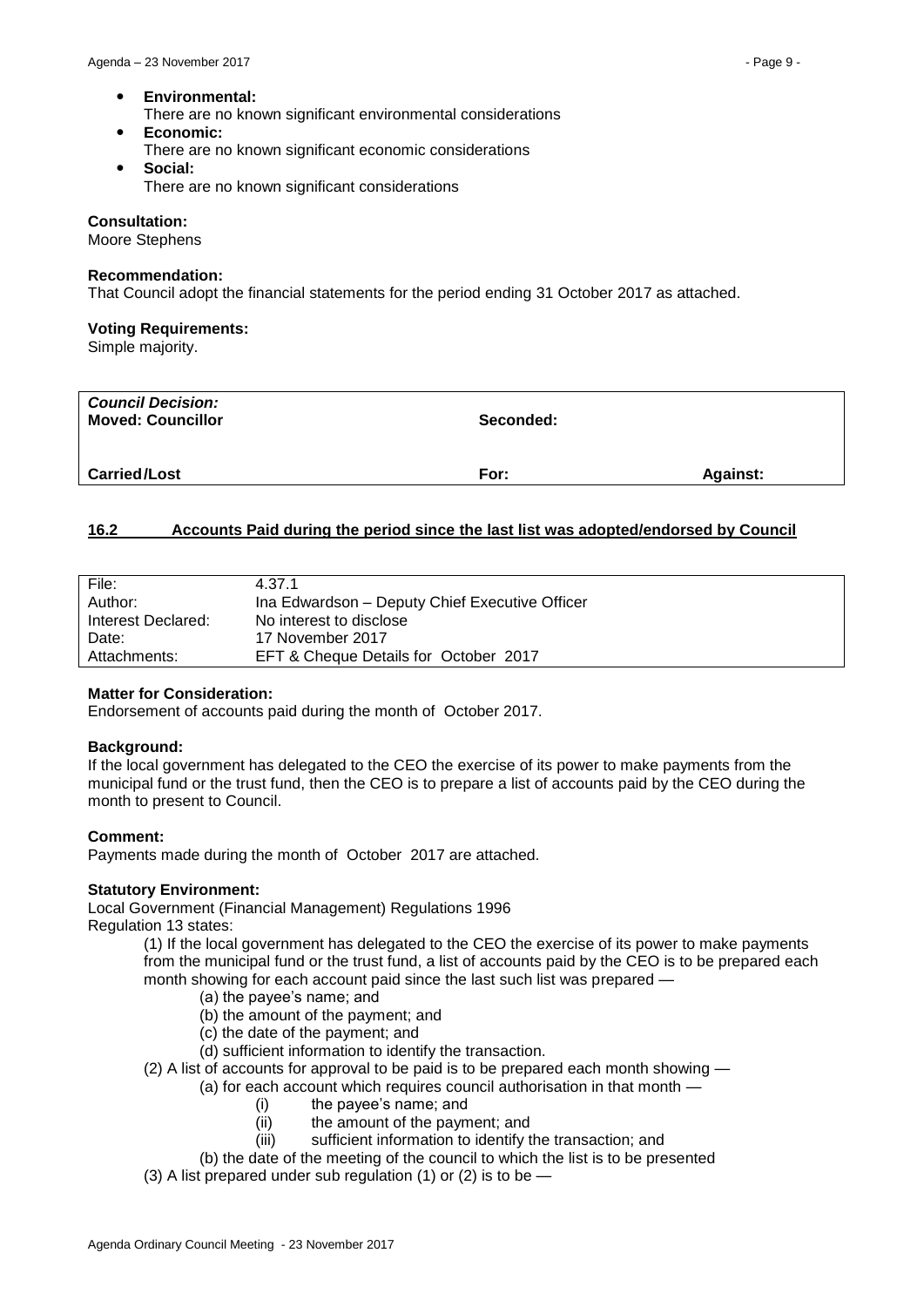(a) presented to the council at the next ordinary meeting of the council after the list is prepared; and (b) recorded in the minutes of that meeting.

### **Strategic Implications:**

None

# **Policy Implications:**

None

### **Budget/Financial Implications:**

Payment from the Municipal, Trust and Reserve Bank Accounts.

### **Sustainability Implications:**

- **Environmental:**
	- There are no known significant environmental considerations
- **Economic:**
- There are no known significant economic considerations
- **Social:**
	- There are no known significant considerations

### **Consultation:**

Moore Stephens

#### **Recommendation:**

That the accounts as per the attached Schedule presented to this meeting totalling \$3,257,863.37 which includes \$1,926,685.94 of intra account transfers for the month of October 2017, be endorsed by Council.

### **Voting Requirements:**

Simple majority

| <b>Council Decision:</b><br><b>Moved: Councillor</b> | Seconded: Councillor |                 |
|------------------------------------------------------|----------------------|-----------------|
| <b>Carried/Lost</b>                                  | For:                 | <b>Against:</b> |

# <span id="page-9-0"></span>**17. DEVELOPMENT**

# <span id="page-9-1"></span>**17.1 Bund Wings**

| File:              | 12.9                                     |
|--------------------|------------------------------------------|
| Author:            | Peter Dittrich – Chief Executive Officer |
| Interest Declared: | Nil                                      |
| Date:              | 19 November 2017                         |
| Attachments:       | <b>Bund Costing</b>                      |

# **Matters for Consideration:**

Council to consider amending the Bunds Policy adopted July 2016

# **Background:**

At the July 2016 OCM, Council adopted the following Policy on the construction of bunds, to be included in the Policy Manual:

# **Bunds Construction**

# Introduction Bunds are constructed throughout the Shire on the current road network and on old roads.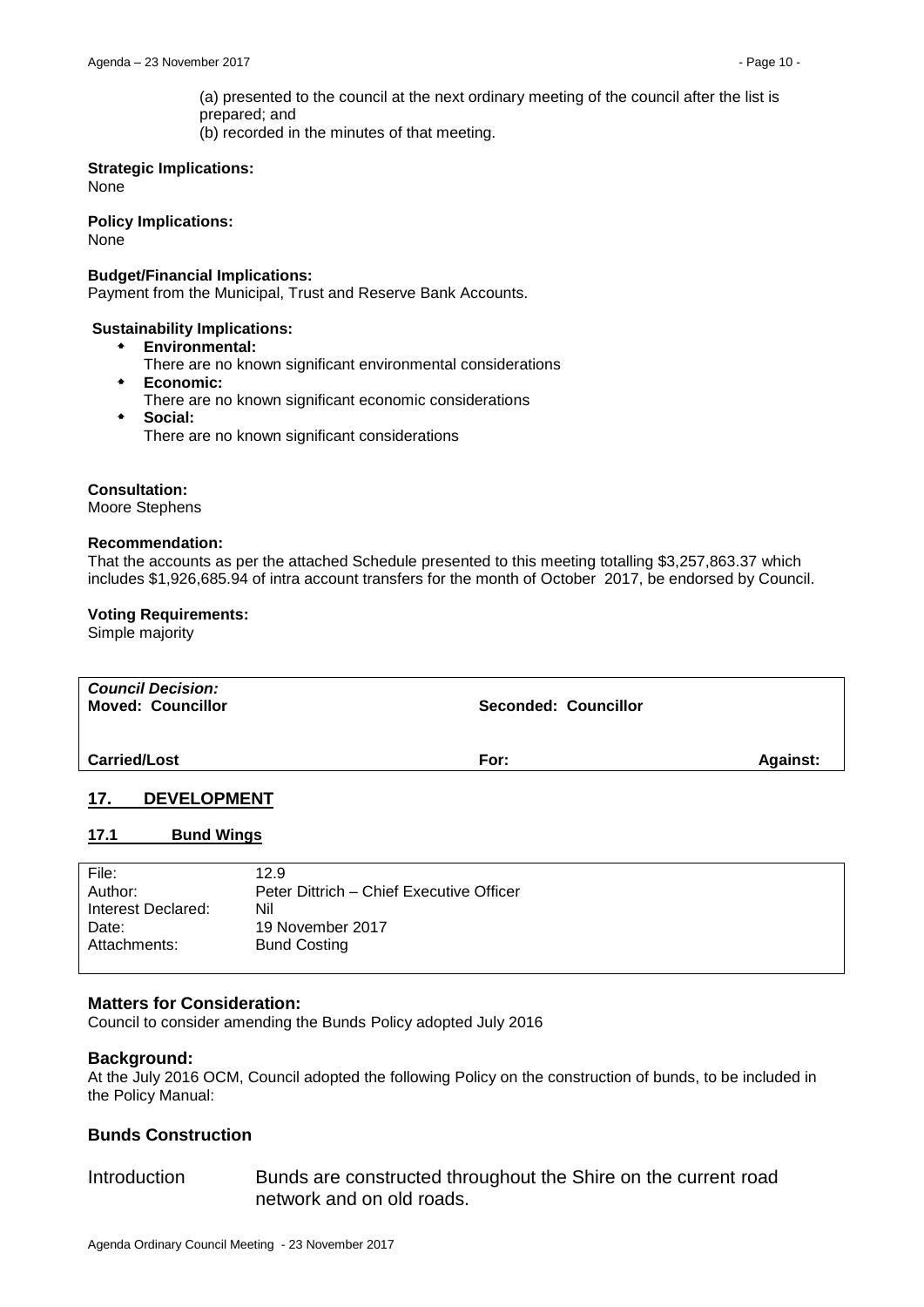Objective To minimise the impact of road works on the Shire's natural environment by directing water flows and limiting erosion.

Statutory Context

Formal Record File 4.40

History Adopted April 2016 Amended July 2016

Policy Statement

This policy applies to the construction of bunds on Shire of Murchison roads that are currently maintained, not on old roads that have been permanently closed.

Drainage bunds are to be constructed by tipping material of substance to a maximum length of 16m, width to be dependent on water pressure on that particular bund, adjacent to the road and then the remainder of the bund is to be pushed up using a bulldozer. The bund is to be pushed up on the downward side of the water flow and is to include a long curving tail, constructed in such a manner as to sheet the water away from the road. Finally, the entire length of the bank, commencing from the end of the tail, is to be lightly bladed along the top to a level finish.

This method of construction will eliminate the potential traffic hazard created by the bulldozer pushing up adjacent to the road and leaving depressions which may fill up with water, attracting animals to drink.

The road bund is to be offset from the drainage bund, on the downward side of water flow.

The bund angle from the road will be site specific and dependant on water flows – the diagram is an example only.

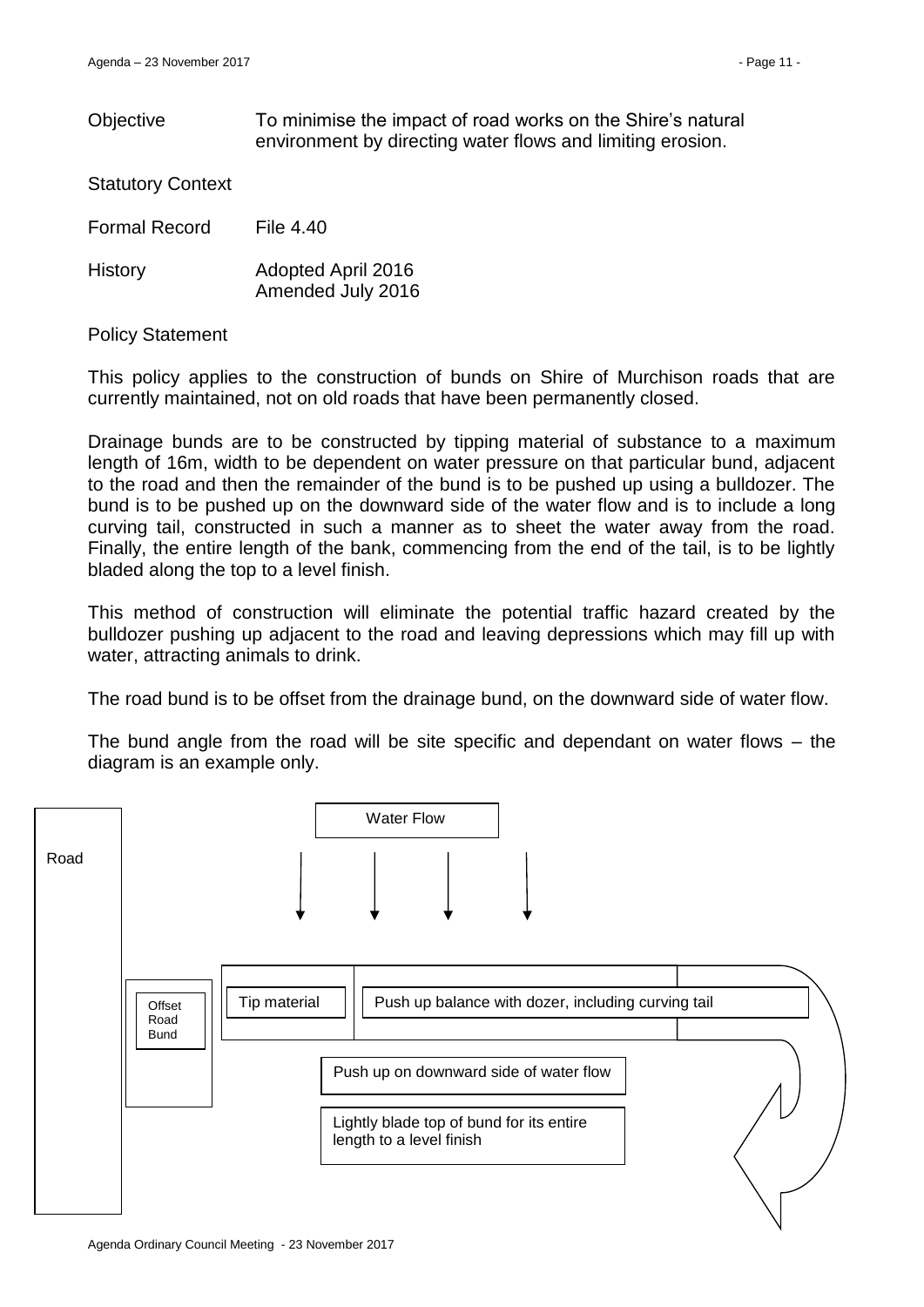#### **Comment:**

Since then, the works crew and contractors have been instructed to build bunds using the method outlined in the Policy.

The Works Supervisor, in consultation with local contractors, has suggested that the policy be revised to allow the bunds to be constructed in a manner which would minimise the impact on the country. This would imply that the nature of the bund would be decided on a case by case basis.

Advice previously presented to Council at the April 2016 meeting was as follows:

*The following advice came back from Mark Bondietti, Policy Manager Transport and Roads:*

- *Bund formation should be site specific and fit for purpose, based on associated factors such as efficiency and effectiveness, longevity, cost and road traffic safety.*
- *Having established road traffic safety as a significant determining factor in developing the alternate style of bund formation, there is risk associated with Council seeking to develop an instructing policy that would contradict the road traffic safety element and this may ultimately leave Council open to future action in the event of a road incident resulting in injury or property damage.*

# **Statutory Environment:**

### **Local Government Act 1995**

s.2.7. Role of council

(1) The council —

- (a) governs the local government's affairs; and
- (b) is responsible for the performance of the local government's functions.
- (2) Without limiting subsection  $(1)$ , the council is to  $-$ 
	- (a) oversee the allocation of the local government's finances and resources; and
	- (b) determine the local government's policies.
- s5.41 Functions of the CEO
	- (d) managing day to day operations of the Local Government

#### **Policy Implications:**

A revised Policy prescribing the method for constructing bunds.

# **Budget/Financial Implications:**

Nil

# **Sustainability Implications:**

- **Environmental:**
	- There are no known significant environmental considerations
- **Economic:**
- There are no known significant economic considerations
- **Social:**

There are no known significant social considerations

**Consultation:**

Cr Squire Works Supervisor **Recommendation:**  That the Shire of Murchison amend the Bunds Policy to read:

#### 2.6 Bund Construction

# Policy Statement

This policy applies to the construction of bunds on Shire of Murchison roads that are currently maintained, not on old roads that have been permanently closed.

The construction method used for drainage bunds is to be determined on a case by case basis after giving due consideration to efficiency and effectiveness, longevity, cost, and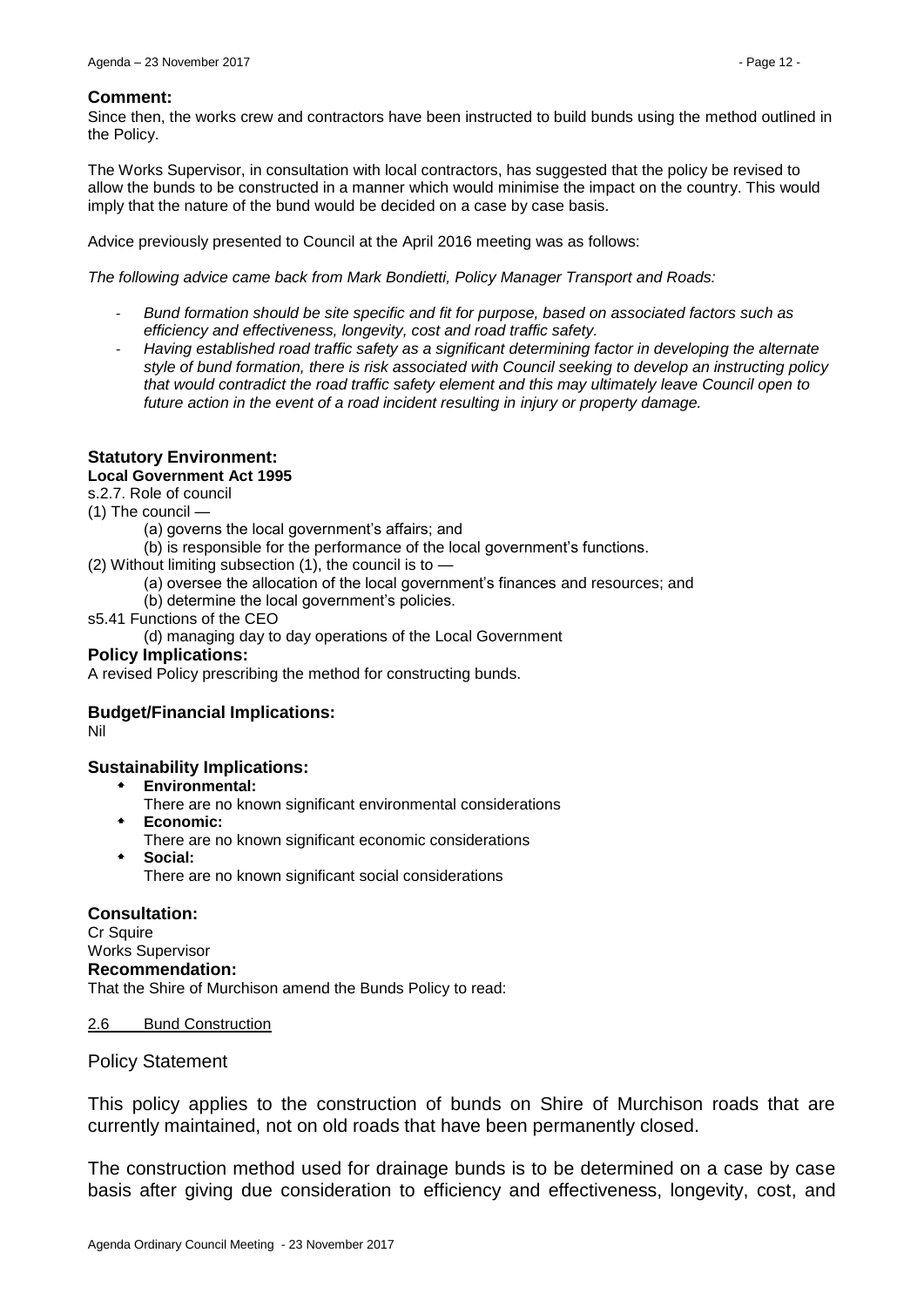road traffic safety.

Where a drainage bund is constructed by tipping sufficient material of substance, a tail is not required to be constructed.

Where drainage bunds are to be constructed by tipping material of substance and the remainder of the bund is pushed up using a bulldozer. The bund is to be pushed up on the downward side of the water flow and is to include a long curving tail, constructed in such a manner as to sheet the water away from the road.

In any case the width and height of the bund is to be dependent on water pressure on that particular bund. Finally, the entire length of the bank is to be lightly bladed along the top to a level finish.

The method of construction is to minimise the disturbance of the country, consider the efficiency and effectiveness, longevity, cost, and road traffic safety.

The road bund is to be offset from the drainage bund, on the downward side of water flow.

The bund angle from the road will be site specific and dependant on water flows – the diagram is an example only.



#### **Voting Requirements:** Absolute Majority

| <b>Carried/Lost</b> | For: | <b>Against:</b> |
|---------------------|------|-----------------|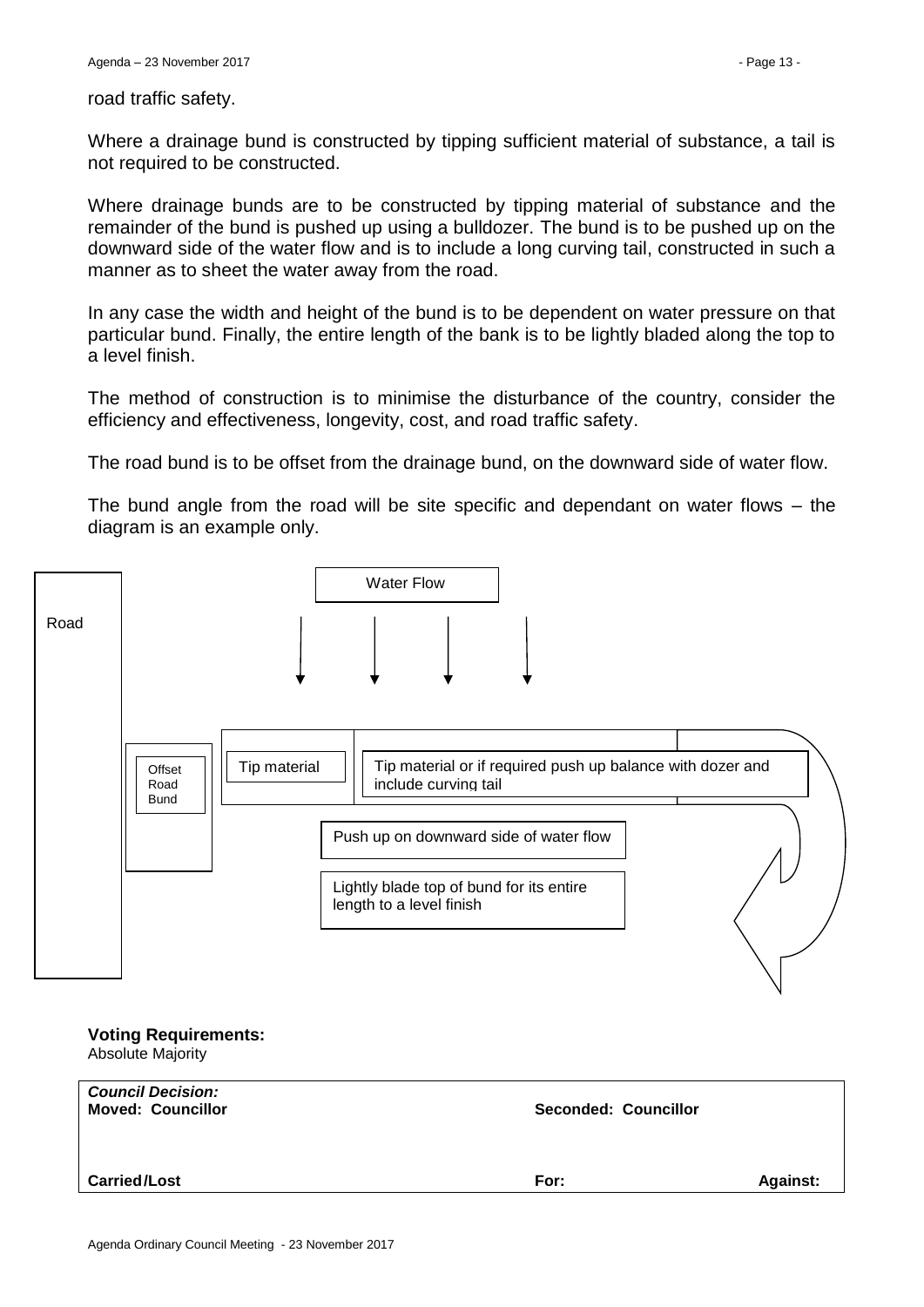# <span id="page-13-0"></span>**18. ADMINISTRATION**

### <span id="page-13-1"></span>**18.1 2018 Meeting Dates**

| File:              | 4.16                                     |
|--------------------|------------------------------------------|
| Author:            | Peter Dittrich - Chief Executive Officer |
| Interest Declared: | No interest to disclose                  |
| Date:              | 15 November 2017                         |
| Attachments:       | Nil                                      |

### **Matter for Consideration:**

Council to consider the meeting dates for Ordinary Council Meetings for 2018.

# **Background:**

The precedent is that Ordinary Council meetings are held on the fourth Thursday in each month, with the exceptions of January when a recess is traditionally observed and December which is to be held on the third Thursday to allow for Christmas break .

# **Comment:**

This would give the following proposed dates for meetings to be held in 2018:-

January – no meeting February 22nd 2018 - Thursday March 22<sup>nd</sup> 2018 - Thursday April 26th 2018 - Thursday May 24<sup>th</sup> 2018 - Thursday June 28th 2018 - Thursday July 26 th 2018 - Thursday August 23rd 2018 - Thursday September 27th 2018 - Thursday October 25th 2018 - Thursday November 22nd 2018 - Thursday December 20<sup>th</sup> 2018 - Thursday

# **Statutory Environment:**

Regulation 12(1) of the Local Government (Administration) Regulations 1996 requires that:

(1) At least once each year a local government is to give local public notice of the dates on which and the time and place at which —

(a) the ordinary council meetings; and

(b) the committee meetings that are required under the Act to be open to members of the public or that are proposed to be open to members of the public, are to be held in the next 12 months.

**Strategic Implications:**

Nil

**Policy Implications:** Nil

**Financial Implications:** Nil

**Consultation:** Nil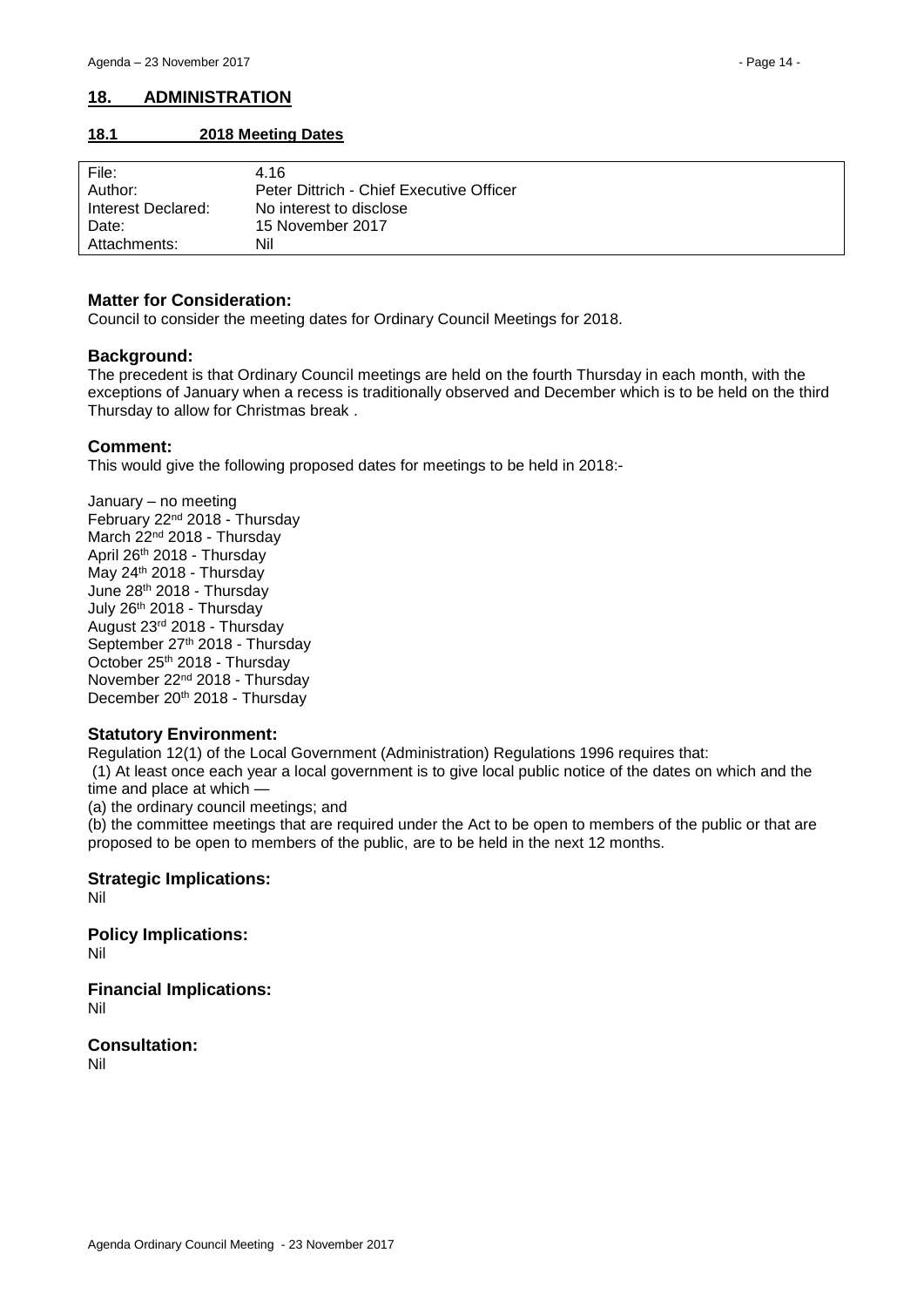### **Recommendation:**

That Council gives local public notice of its scheduled meetings for 2018 as follows:-

#### **Shire of Murchison 2018 Ordinary Council Meeting Dates**

The following ordinary Council meetings are open to the public commencing at 10am on the dates as shown below. All meetings are held in Council Chambers, Murchison Settlement, WA.

#### **Ordinary Council Meeting Dates 2018 – 10am**

| July 26th 2018 - Thursday                 |
|-------------------------------------------|
| August 23rd 2018 - Thursday               |
| September 27th 2018 - Thursday            |
| October 25th 2018 - Thursday              |
| November 22 <sup>nd</sup> 2018 - Thursday |
| December 20th 2018 - Thursday             |
|                                           |

### **Voting Requirements:**

Simple Majority

| <b>Council Decision:</b><br><b>Moved: Councillor</b> | <b>Seconded: Councillor</b> |                 |
|------------------------------------------------------|-----------------------------|-----------------|
| <b>Carried/Lost</b>                                  | For:                        | <b>Against:</b> |

### <span id="page-14-0"></span>**18.2 Community Members - Working Group Members**

| File:              | 4.70                                          |
|--------------------|-----------------------------------------------|
| Author:            | Peter Dittrich – Chief Executive Officer      |
| Interest Declared: | No interest to disclose                       |
| Date:              | 14 <sup>th</sup> November 2017                |
| Attachments:       | 18.2 Attachments Written Nominations Received |

#### **Matter for Consideration:**

Council to determine the membership of Working Groups following the Call for nominations emailed to the community on 3rd November 2017.

#### **Background:**

At its October 2017 Ordinary Meeting Council resolved to invite members of the community to nominate for positions on 6 working groups. The positions vacant are show in the table below:

| <b>COMMITTEE/WORKING</b><br><b>GROUP</b>                          | <b>MEMBER</b>        | <b>MEMBER</b>        | <b>MEMBER</b>        | <b>STAFF</b> | <b>STAFF</b>                                 | <b>COMMUNITY</b>                   |
|-------------------------------------------------------------------|----------------------|----------------------|----------------------|--------------|----------------------------------------------|------------------------------------|
| <b>Accident Prevention</b><br>Working Group                       | E Foulkes-<br>Taylor |                      |                      | CEO          |                                              | To be advertised<br>- 3 positions  |
| <b>Community Advisory Group</b>                                   | E Foulkes-<br>Taylor | Q Fowler             |                      | CEO          | Works<br>Supervisor<br>Gardener              | To be advertised<br>$-3$ positions |
| <b>Murchison Community</b><br><b>Fund Management</b><br>Committee | Shire<br>President   |                      |                      | CEO          |                                              | To be advertised<br>$-2$ positions |
| Settlement Drinking Water<br>Working Group (New)                  | P Squires            | R Foulkes-<br>Taylor |                      | CEO          | Works<br>Supervisor<br><b>Health Officer</b> | To be advertised<br>- 1 position   |
| Settlement Power Supply<br>Working Group (New)                    | P Squires            | G Mead               | R Foulkes-<br>Taylor | CEO          | Works<br>Supervisor                          | To be advertised<br>- 1 position   |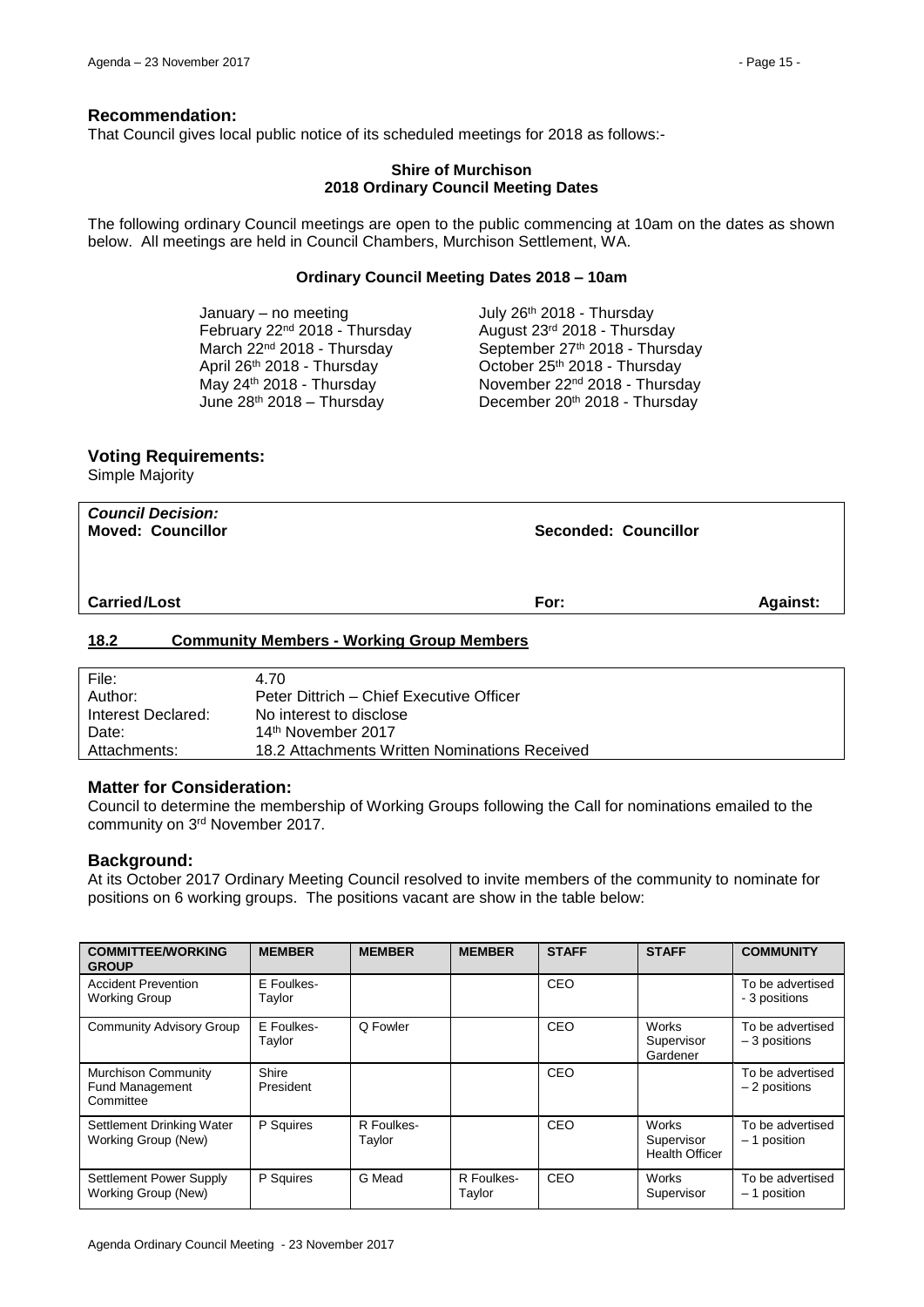| Wild Dog Control<br>I Workina | Whitmarsh<br>$\Delta$ |  | $\sim$ $\sim$<br>◡⊏◡<br>__ | advertised<br>be |
|-------------------------------|-----------------------|--|----------------------------|------------------|
| Group                         |                       |  |                            | positions<br>-   |

An email was sent out to the community on the 3rd November 2017 inviting members to nominate for positions on the working groups. Nominations closed at noon on the 14th November 2017.

An absolute majority of Council is required to appoint each member to a committee.

### **Comment:**

As at the close of nominations, two written and one verbal nomination had been received.

The nominations are:

Wild Dog Control Working Group - Peter Mahony

Community Advisory Group – Vicki Dumbris and Paul Lukitsch

### **Statutory Environment:**

Local Government Act 1995 Part 5 Division 2 Subdivision 2

**Strategic Implications:** Nil

# **Policy Implications:**

Nil

**Financial Implications:** Nil

# **Recommendation:**

Council accept the following community member nominations: Peter Mahony as a community member of the Wild Dog Control Working Group Vicki Dumbris and Paul Lukitsch as community members of the Community Advisory Group

#### **Voting Requirements:**

Absolute majority.

| <b>Council Decision:</b><br><b>Moved: Councillor</b> | <b>Seconded: Councillor</b> |                 |
|------------------------------------------------------|-----------------------------|-----------------|
| <b>Carried/Lost</b>                                  | For:                        | <b>Against:</b> |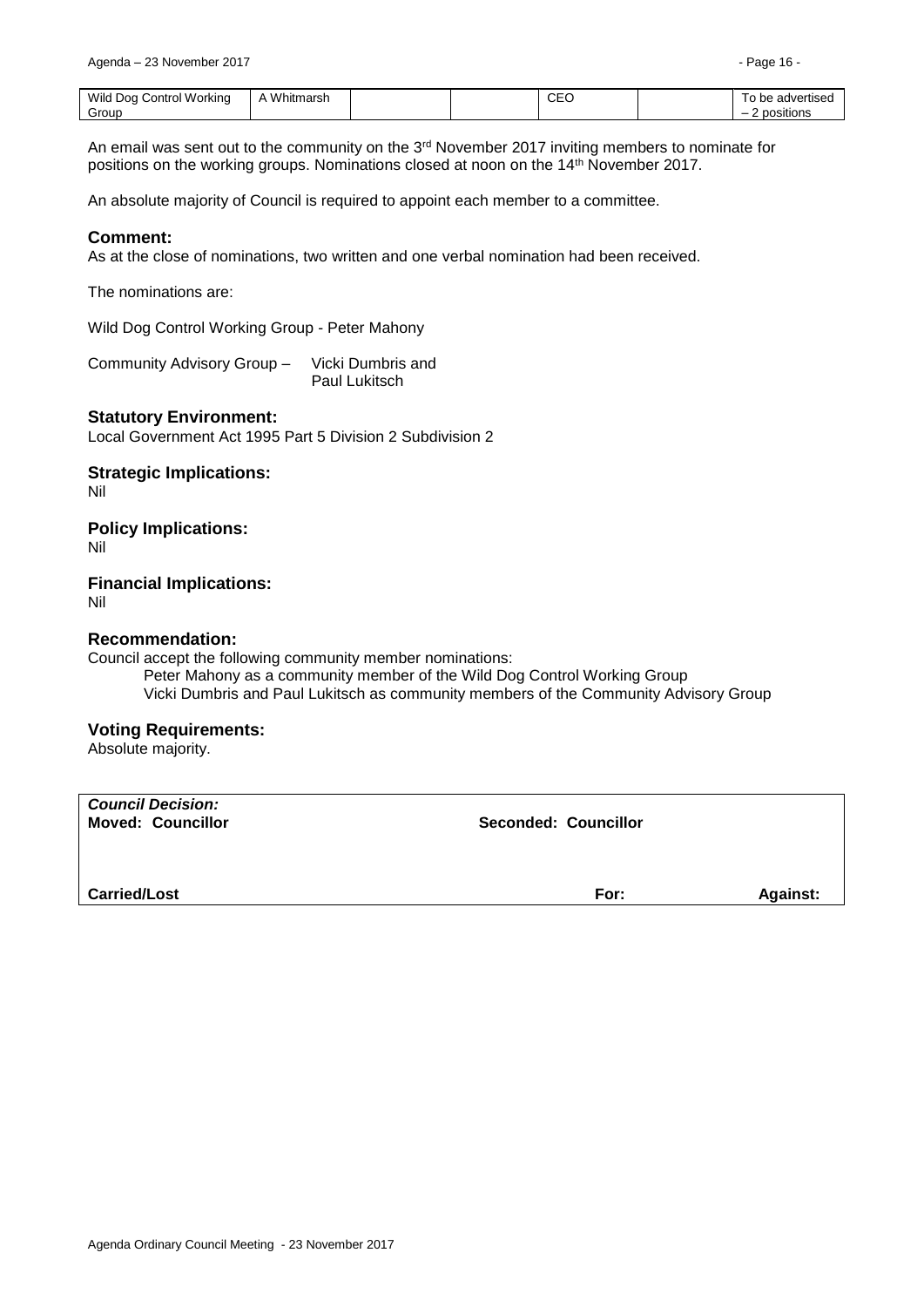<span id="page-16-0"></span>

| File:              | 4.20                                     |
|--------------------|------------------------------------------|
| Author:            | Peter Dittrich – Chief Executive Officer |
| Interest Declared: | No interest to disclose                  |
| Date:              | 14 <sup>th</sup> November 2017           |
| Attachments:       |                                          |

#### **Matter for Consideration:**

Council to consider the position of a Project Officer and the membership of the Project Officer working Group.

### **Background:**

In the Strategic Community Plan the position of a Project Officer was ranked as priority 4 by the community in the area of Social Priorities. In the overall ranking by Council the position was ranked as Priority 10 in terms of all the projects undertaken by the Shire of Murchison.



The position forms part of the objective "*To develop, co-ordinate, provide and support services and facilities which enhance the quality of community life in the Shire".*

In considering the appointment of a Project Officer, Council would need to consider the role that would be undertaken as well as the full employment cost as well as the cost of the provision of housing, office accommodation and vehicle costs.

Membership of the Project Officer Working Group is also required to be revised. A local government may establish committees of 3 or more persons to assist the council and to exercise the powers and discharge the duties of the local government that can be delegated to committees.

Committees and Working Groups are to report to Council and provide appropriate advice and recommendations on matters relevant to their terms of reference in order to facilitate informed decisionmaking by Council in relation to the legislative functions and duties of the local government that have not been delegated to the CEO.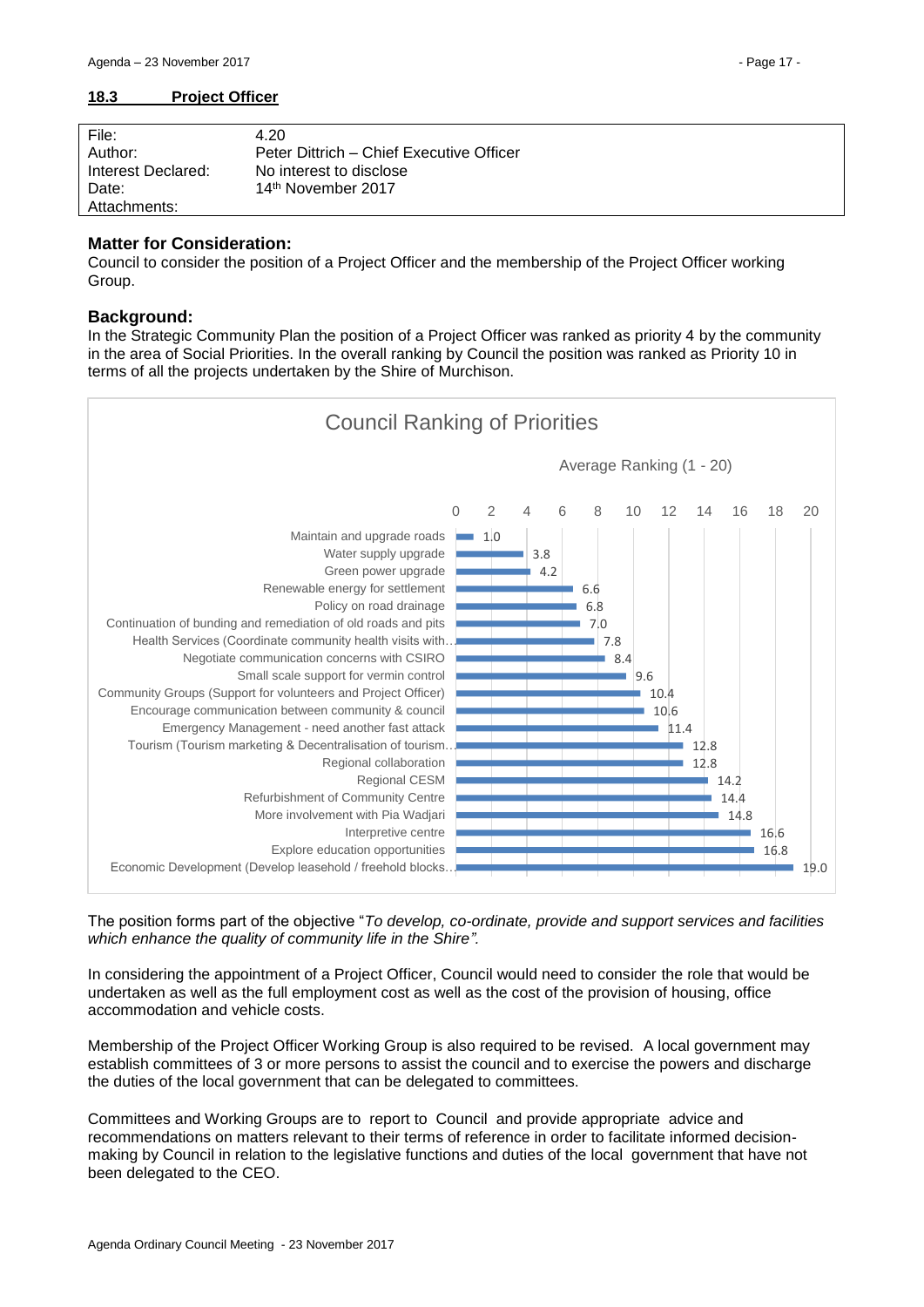At any given time, each Councillor is entitled to be a member of at least one committee and if a Councillor nominates himself or herself to be a member of such a committee or committees, Council is to include that Councillor in the persons appointed to at least one of those committees, as the Council so decides.

If at a meeting of the Council, a local government is to make an appointment to a committee that has or could have a Councillor as a Member and the President informs the local government of his wish to be a member of the committee, the local government is to appoint the President to be a member of the committee.

If at a meeting of the council a local government is to make an appointment to a committee that has or will have an employee as a member and the CEO informs the local government of his or her wish (a) to be a member of the committee; or

(b) that a representative of the CEO be a member of the committee,

the local government is to appoint the CEO or the CEO's representative, as the case may be, to be a member of the committee.

An absolute majority of Council is required to appoint each member to a committee.

Where a Councillor is appointed as a member of a committee, the Councillor's membership of the committee continues until:

- a. the Councillor no longer holds the office of Councillor;
- b. the Councillor resigns from membership of the committee.
- c. the committee is disbanded; or
- d. the next ordinary elections day,

whichever occurs first.

The members of each committee are to elect a presiding member from among themselves in accordance with the Act. The members of a committee may elect a deputy presiding member among themselves, but any such election is to be in accordance with the Act.

# **Comment:**

The position of a Project Officer remain a priority of Council and the community. The Shire wishes to progress this item and requests that Council consider the revision of the scope and the membership of the Project Officer Working Group. The revision of the scope will enable greater flexibility and direct the group to consider resource sharing. The revision of the membership is to enable the DCEO to become part of the working group.

# **Statutory Environment:**

Local Government Act 1995 Part 5 Division 2 Subdivision 2

**Strategic Implications:**

Nil

**Policy Implications:** Nil

**Financial Implications:** Nil

# **Recommendation:**

- 1. That the membership of the Project officer Working Group be revised to consist of two members of Council (who are nominated by Council) the CEO, the DCEO and two members of the community.
- 2. That Council elects the following people (TBA) to be members of the Project Officer Working Groups.
- 3. Community Positions are to be advertised.
- 4. That the scope of the Project Officer Working Group be amended to include the consideration of resource sharing.